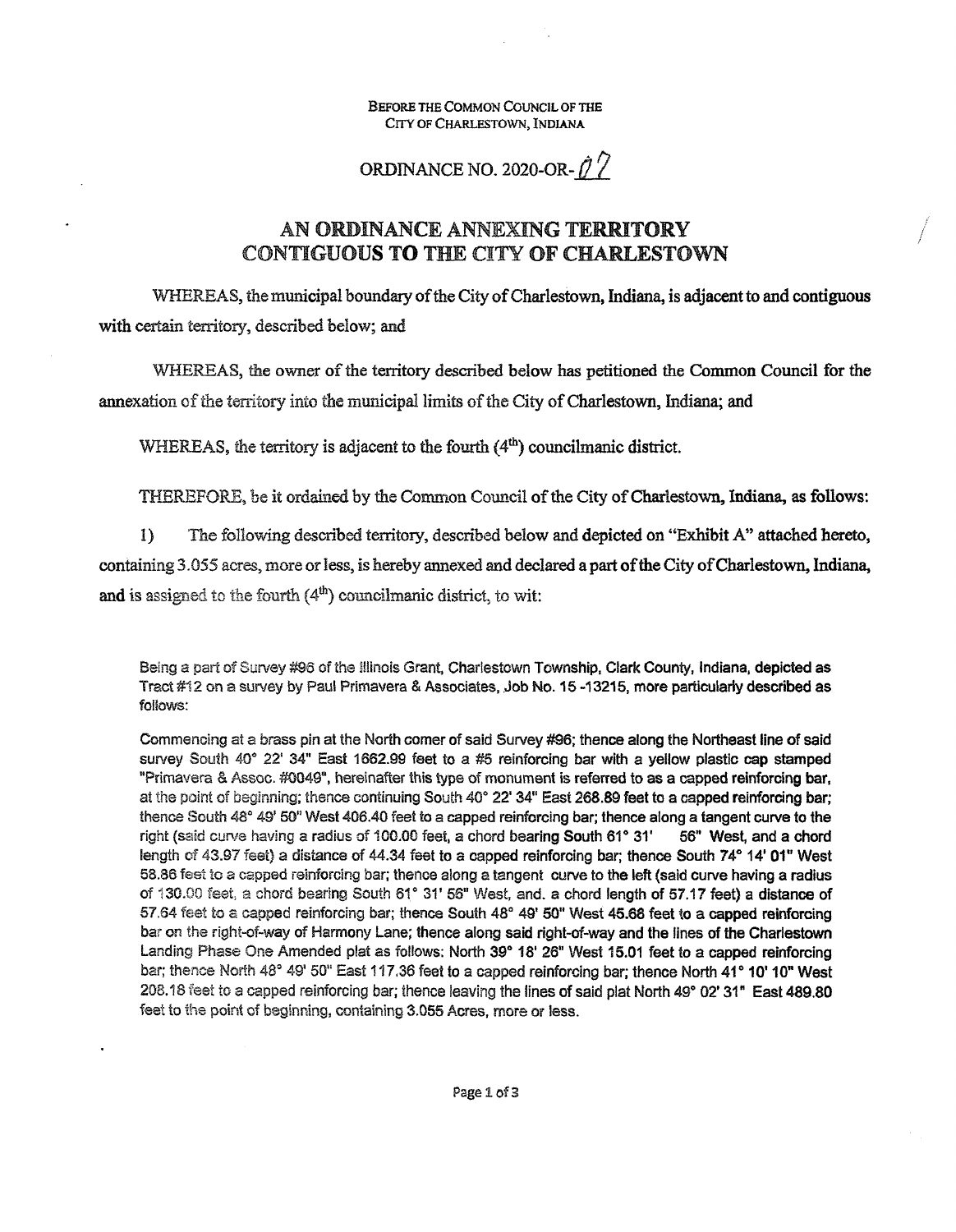2) The boundaries of the City shall be, and hereby are declared to be extended so as to include all of said real estate as part of the City of Charlestown.

3) The real estate described herein shall be designated as **R-4** under the Charlestown Zoning Ordinance (Ordinance 2016-OR-19). It is anticipated that the Petitioner will submit an application forthe real estate described herein to be re-zoned as a planned unit development.

4) This Ordinance shall be in full force and effect at least thirty (30) days after its publication, upon the filing required by Ind.  $\S$  36-4-3-22(a).

ALL OF WHICH IS ORDAINED BY THE COMMON COUNCIL OF THE CITY OF CHARLESTOWN<br>ON THIS  $\frac{i}{\sqrt{2}}\frac{1}{\sqrt{2}}$  DAY OF  $\frac{1}{\sqrt{2}}\frac{1}{\sqrt{2}}\frac{1}{\sqrt{2}}$ , 2020.

Voted In Favor 1986 and Voted Against

Bo Bertram

Ruth Jackson

B.J. Steele

 $J.F$ 

Brian Hester

Bo Bertram

Ruthie Jackson

B.J. Steele

J.T. Cox

**The** foregoing **Ordinance was presented to the Mayor ofthe City of Charlestown, Indiana on this** day of  $\sqrt{2}$   $\sqrt{2}$   $\sqrt{2}$   $\sqrt{2}$   $\sqrt{2}$   $\sqrt{2}$   $\sqrt{2}$   $\sqrt{2}$   $\sqrt{2}$   $\sqrt{2}$   $\sqrt{2}$   $\sqrt{2}$   $\sqrt{2}$   $\sqrt{2}$   $\sqrt{2}$   $\sqrt{2}$   $\sqrt{2}$   $\sqrt{2}$   $\sqrt{2}$   $\sqrt{2}$   $\sqrt{2}$   $\sqrt{2}$   $\sqrt{2}$   $\sqrt{2}$   $\sqrt{2}$   $\sqrt{2}$   $\sqrt{2}$ 

Jonna Coomer, Clerk

**Page 2 of 3 Ordinance Annexing Territory Contiguous to the City of Charlestown**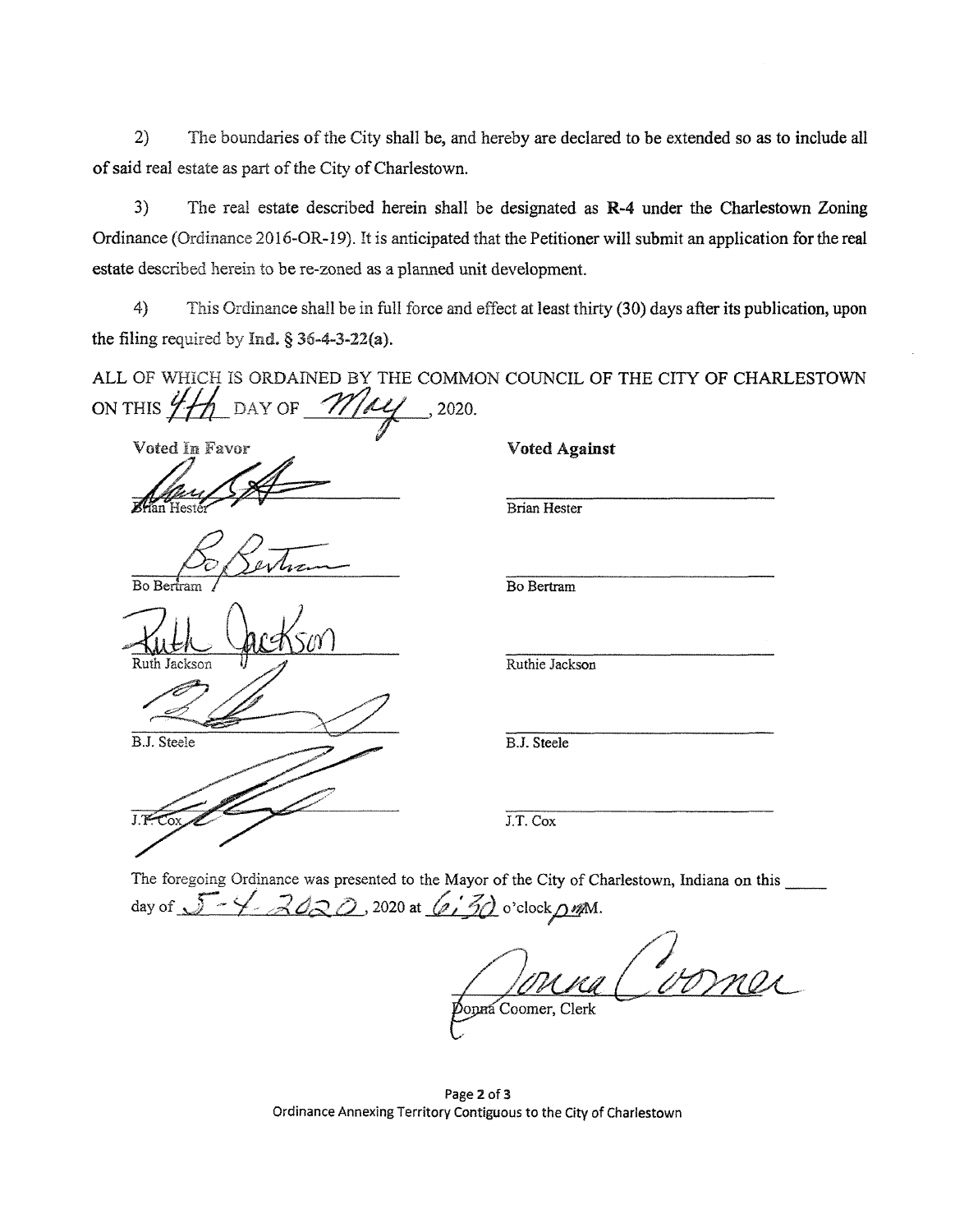SEITC-

 $\bigcirc$ 

O